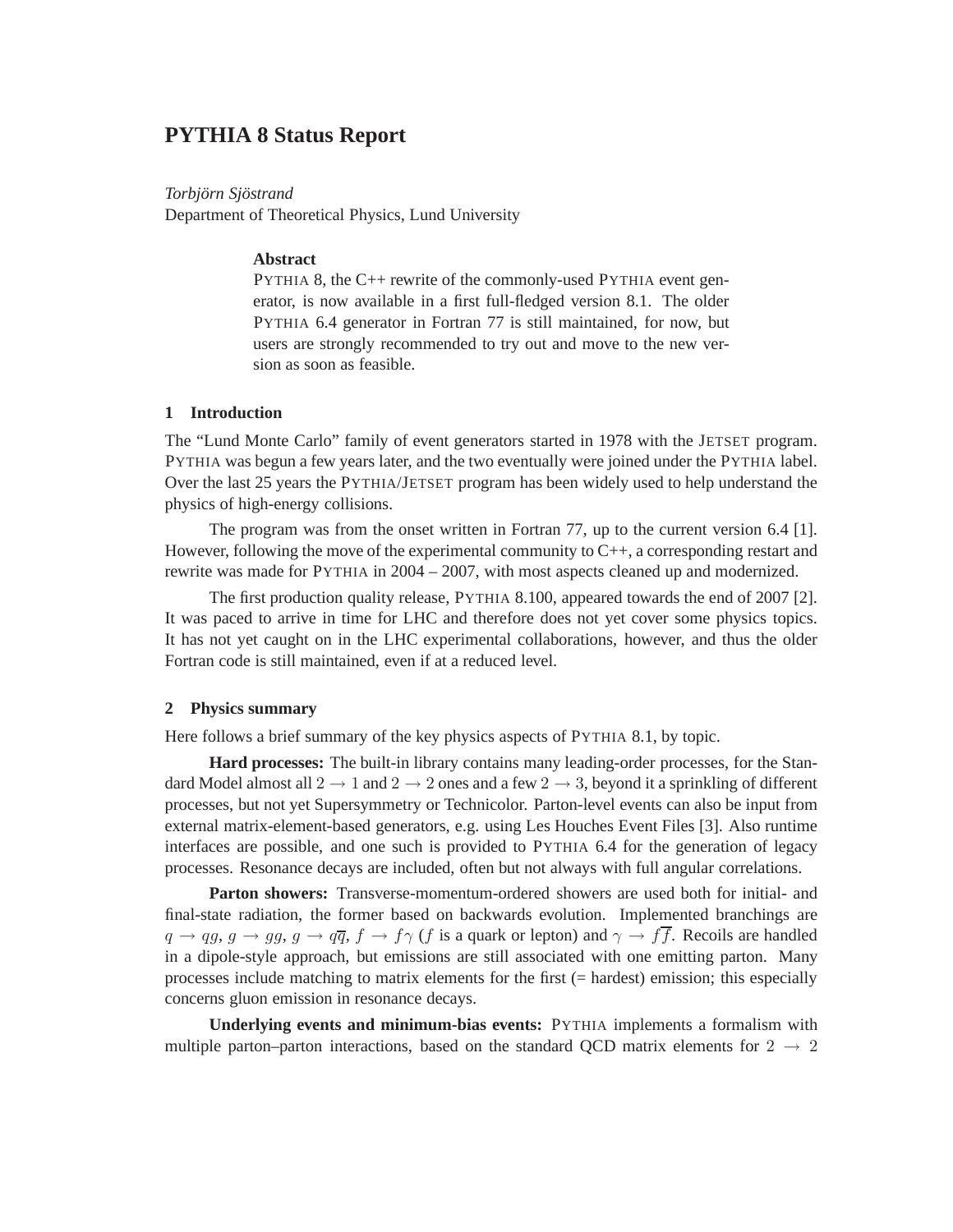processes, dampened in the  $p_{\perp} \rightarrow 0$  limit. The collision rate is impact-parameter-dependent, and collisions are ordered in decreasing  $p_{\perp}$ . Multiple interactions (MI) are therefore combined with initial- and final-state radiation (ISR and FSR) in one common sequence of decreasing transverse momenta  $p_{\perp 1} > p_{\perp 2} > p_{\perp 3} \ldots$ 

$$
\begin{array}{rcl} \left.\frac{\mathrm{d} \mathcal{P}}{\mathrm{d} p_{\perp}}\right|_{p_{\perp}=p_{\perp i}} & = & \left(\frac{\mathrm{d} \mathcal{P}_{\mathrm{MI}}}{\mathrm{d} p_{\perp}}+\sum\frac{\mathrm{d} \mathcal{P}_{\mathrm{ISR}}}{\mathrm{d} p_{\perp}}+\sum\frac{\mathrm{d} \mathcal{P}_{\mathrm{FSR}}}{\mathrm{d} p_{\perp}}\right) \\ & \times & \exp\left(-\int_{p_{\perp}}^{p_{\perp i-1}}\left(\frac{\mathrm{d} \mathcal{P}_{\mathrm{MI}}}{\mathrm{d} p_{\perp}'}+\sum\frac{\mathrm{d} \mathcal{P}_{\mathrm{ISR}}}{\mathrm{d} p_{\perp}'}+\sum\frac{\mathrm{d} \mathcal{P}_{\mathrm{FSR}}}{\mathrm{d} p_{\perp}'}\right)\mathrm{d} p_{\perp}'\right) \, , \end{array}
$$

using the "winner takes all" Monte Carlo strategy. This leads to a competition, in particular between MI and ISR, for beam momentum. The beam remnants are colour-connected to the interacting subsystems, with a detailed modelling of the flavour and momentum structure, also for the parton densities to be used at each successive step. The framework also contains a model for colour reconnection, likely the least well understood aspect of this physics area, and therefore one that may require further development.

**Hadronization:** The Lund model for string fragmentation is used to describe the transition from coloured partons to colour singlet hadrons. Subsequent hadronic decays are usually described isotropic in phase space, but in some cases matrix-element information is inserted. It is also possible to link to external decay packages, e.g. for  $\tau$  or B decays. A model for Bose– Einstein effects is included, but is off by default.

#### **3 Program evolution**

The above physics description largely also applies to PYTHIA 6.4. There are some differences to be noted, however.

Many old features have been definitely removed. Most notably this concerns the framework for independent fragmentation (a strawman alternative to string fragmentation) and the older mass-ordered showers (that still are in use in many collaborations, but do not fit so well with the new interleaved MI/ISR/FSR description).

Features that have been omitted so far, but should appear when time permits, include  $ep$ ,  $\gamma p$  and  $\gamma \gamma$  beam configurations and a set of SUSY and Technicolor processes.

New features, relative to PYTHIA 6.4 include

- the interleaved MI/ISR/FSR evolution (6.4 only interleaved MI and ISR),
- a richer mix of underlying-event processes, no longer only QCD jets but also prompt photons, low-mass lepton pairs and  $J/\psi$ ,
- possibility to select two hard processes in an event,
- possibility to use one PDF set for the hard process and another for MI/ISR, and
- updated decay data.

Major plans for the future include a new model for rescattering processes in the MI machinery, and new facilities to include matrix-element-to-parton-shower matching.

In addition minor improvements are introduced with each new subversion. Between the original 8.100 and the current 8.108 the list includes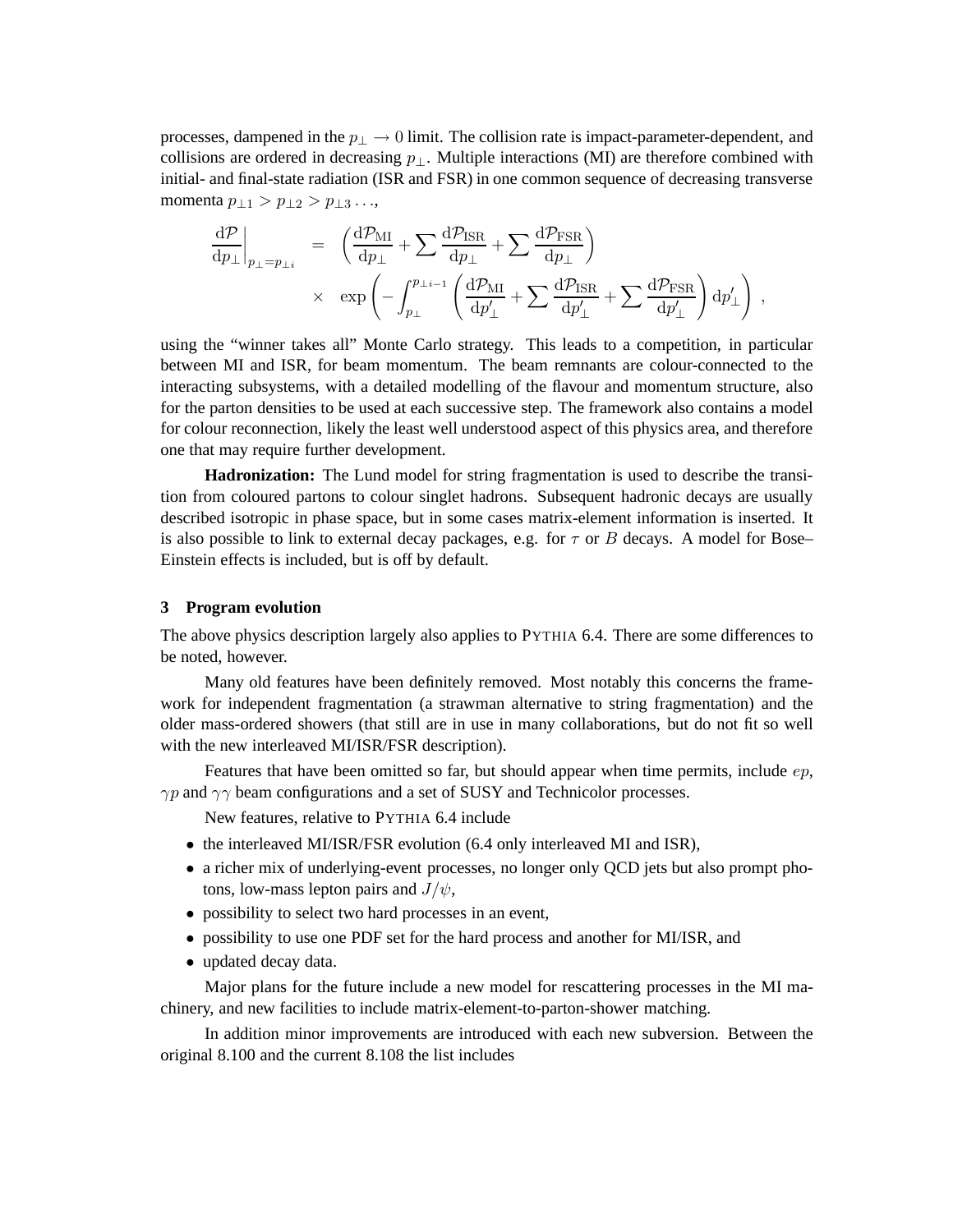- possibility to have acollinear beams, beam momentum spread and beam vertex spread,
- updated interfaces to several external packages,
- improved possibility to run several Pythia instances simultaneously,
- code modifications to compile under gcc 4.3.0 with the  $-Wshadow$  option, and
- some minor bug fixes.

#### **4 Program structure**

The structure of the PYTHIA 8 generator is illustrated in Fig. 1. The main class for all user interaction is called Pythia. It calls on the three classes

- ProcessLevel, for the generation of the hard process, by sampling of built-in matrix elements or input from an external program,
- PartonLevel, for the additional partonic activity by MI, ISR, FSR and beam remnants, and
- HadronLevel, for the transition from partons to hadrons and the subsequent decays.

Each of these, in their turn, call on further classes that perform the separate kinds of physics tasks.

Information is flowing between the different program elements in various ways, the most important being the event record, represented by the Event class. Actually, there are two objects of this class, one called process, that only covers the few partons of the hard process above, and another called event, that covers the full story from the incoming beams to the final hadrons. A small Info class keeps track of useful one-of-a-kind information, such as kinematical variables of the hard process.

There are also two incoming BeamParticles, that keep track of the partonic content left in the beams after a number of interactions and initial-state radiations, and rescales parton distributions accordingly.

The process library, as well as parametrisations of total, elastic and diffractive cross sections, are used both by the hard-process selection machinery and the MI one.

The Settings database keeps track of all integer, double, boolean and string variables that can be changed by the user to steer the performance of PYTHIA, except that ParticleDataTable is its own separate database.

Finally, a number of utilities can be used just about anywhere, for Lorentz four-vectors, random numbers, jet finding, simple histograms, and for a number of other "minor" tasks.

#### **5 Program usage**

When you want to use PYTHIA 8 you are expected to provide the main program. At least the following commands should them be used:

- #include "Pythia.h" to gain access to all the relevant classes and methods,
- using namespace Pythia8; to simplify typing,
- Pythia pythia; to create an instance of the generator,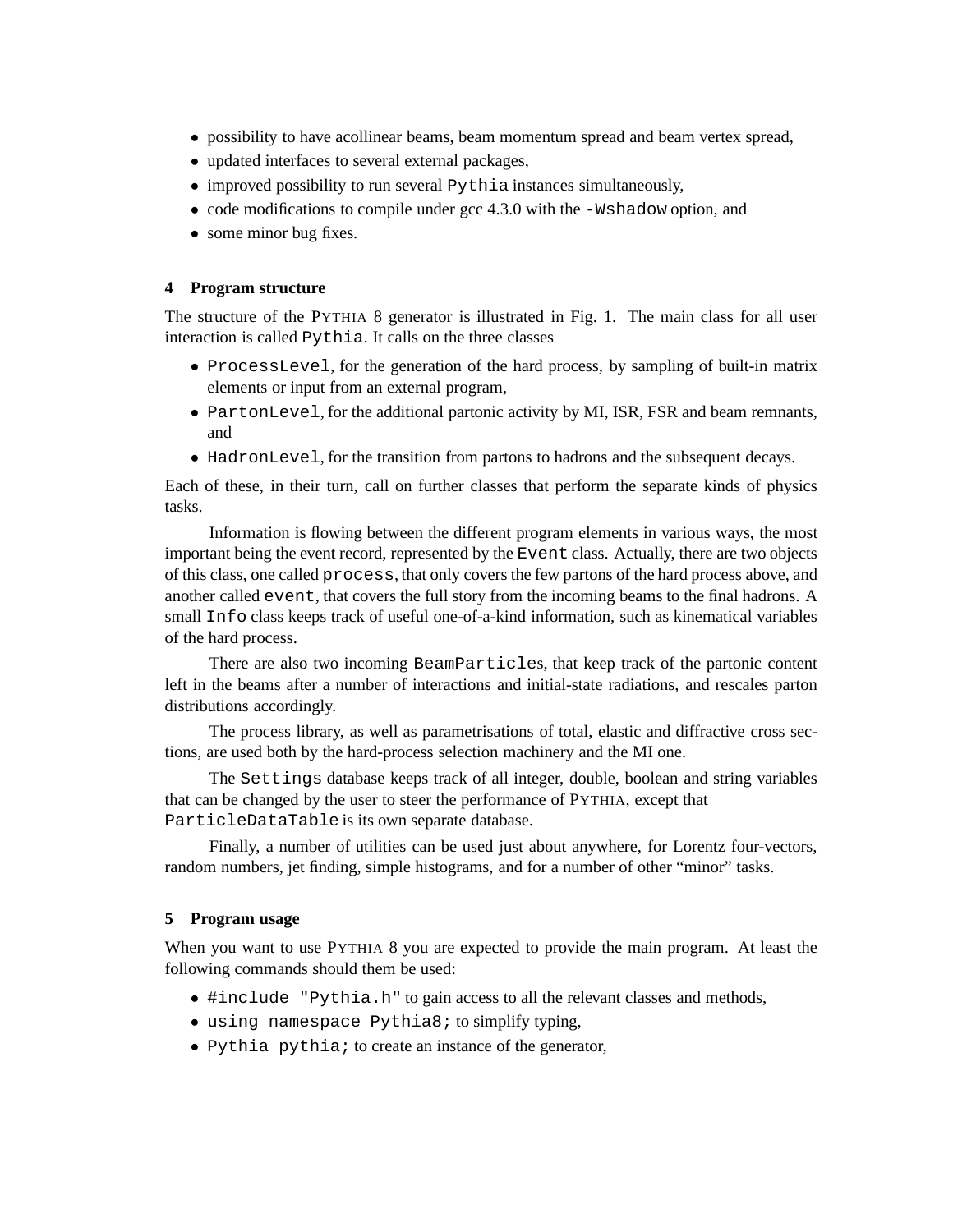- pythia.readString("command"); (repeated as required) to modify the default behaviour of the generator (see further below), or alternatively
- pythia.readFile("filename"); to read in a whole file of commands, one per line,
- pythia.init(); to initialize the generator, with different optional arguments to be used to set incoming beam particles and energies,
- pythia.next(); to generate the next event, so this call would be placed inside the main event generation loop,
- pythia.statistics(); to write out some summary information at the end of the run.

The pythia.readString(...) and pythia.readFile(...) methods are used to modify the values stored in the databases, and it is these that in turn govern the behaviour of the program. There are two main databases.

- Settings come in four kinds, boolean flags, integer modes, double-precision parms, and string words. In each case a change requires a statement of the form task: property = value, e.g. TimeShower:pTmin = 1.0.
- ParticleDataTablestores particle properties and decay tables. To change the former requires a statement of the form  $id:property = value$ , where id is the identity code of the particle, an integer. The latter instead requires the form  $id:channel:property$ = value, where channel is a consecutive numbering of the decay channels of a particle.

Commands to the two databases can be freely mixed. The structure with strings to be interpreted also allows some special tricks, like that one can write on instead of true and off instead of false, or that the matching to variable names in the databases is case-insensitive.

Information about all settings and particle data can be found in the online manual, which exists in three copies. The xml one is the master copy, which is read in when an instance of the generator is created, to set up the default values that subsequently can be modified. The same information is then also provided in a copy translated to more readable html format, and another copy in php format. The interactivity of the latter format allows a primitive graphical user interface, where a file of commands can be constructed by simple clicking and filling-in of boxes.

The online manual contains more than 60 interlinked webpages, from a program overview to some reference material, and in between extensive descriptions how to set up run tasks, how to study the output, and how to link to other programs. In particular, all possible settings are fully explained.

## **6 Trying it out**

If you want to try out PYTHIA 8, here is how:

• Download pythia8108.tgz (or whatever is the current version when you read this) from

```
http://www.thep.lu.se/∼torbjorn/Pythia.html
```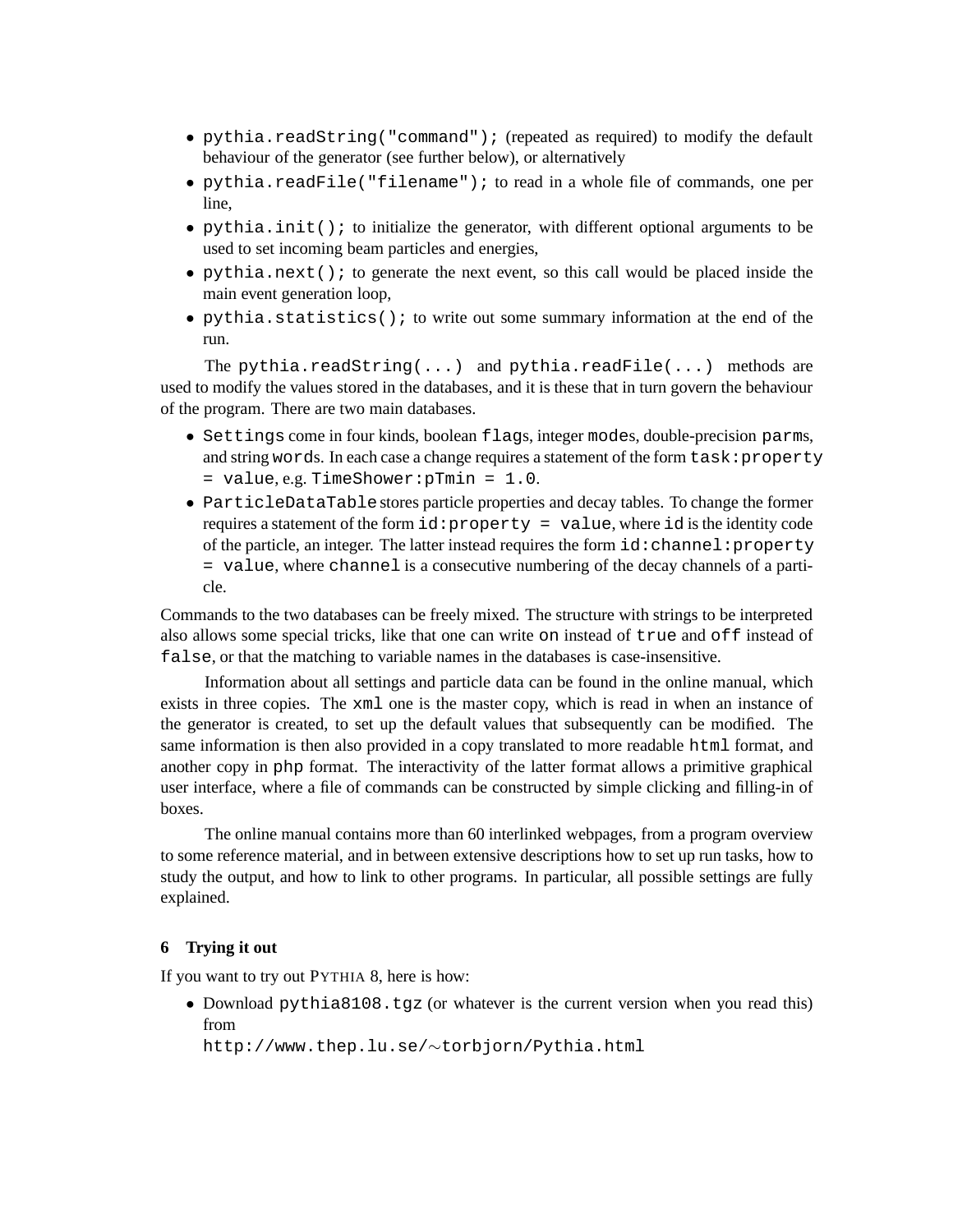- tar xvfz pythia8108.tgz to unzip and expand.
- cd pythia8108 to move to the new directory.
- ./configure ... is only needed to link to external libraries, or to use options for debug or shared libraries, so can be skipped in the first round.
- make will compile in  $1-3$  minutes (for an archive library, same amount extra for a shared one).
- The htmldoc/pythia8100.pdf file contains A Brief Introduction [2].
- Open htmldoc/Welcome.html in a web browser for the full manual.
- Install the phpdoc/ directory on a webserver and open phpdoc/Welcome.php in a web browser for an interactive manual.
- The examples subdirectory contains  $> 30$  sample main programs: standalone, link to libraries, semi-internal processes, . . .
- These can be run by make mainNN followed by ./mainNN.exe > outfile.
- A Worksheet contains step-by-step instructions and exercises how to write and run main programs.

Note that PYTHIA is constructed so it can be run standalone, and this is the best way to learn how it works. For an experimental collaboration it would only be a piece in a larger software puzzle, and so a number of hooks has been prepared to allow various kinds of interfacing. The price to pay for using them is a more complex structure, where e.g. the origin of any errors is less easy to hunt down. Several aspects, such as the access to settings and particle data, should remain essentially unchanged, however.

## **7 Outlook**

PYTHIA 6.4 is still maintained, with a current version 6.418 that weighs in at over 77,000 lines of code (including comments and blanks) and has a 580 page manual [1], plus update notes and sample main programs. No further major upgrades will occur with this program, however, and we intend to let it gradually die.

Instead PYTHIA 8.1 should be taking over. Currently it is smaller than its predecessor, with "only" 53,000 lines of code and a puny 27 page manual [2], but with much further online documentation and a big selection of sample main programs. It already contains several features not found in 6.4, and will gradually become the obvious version to use.

The LHC collaborations are strongly encouraged to accelerate the transition from 6.4 to 8.1, e.g. by serious tests with small production runs, to find any remaining flaws and limitations.

## **Acknowledgements**

The PYTHIA 8 program was made possible by a three-year "sabbatical" with the SFT group at CERN/EP. This unwavering support is gratefully acknowledged. Mikhail Kirsanov and other members of the GENSER group has provided further help with Makefiles and other technical tasks. The work was supported in part by the European Union Marie Curie Research Training Network MCnet under contract MRTN-CT-2006-035606.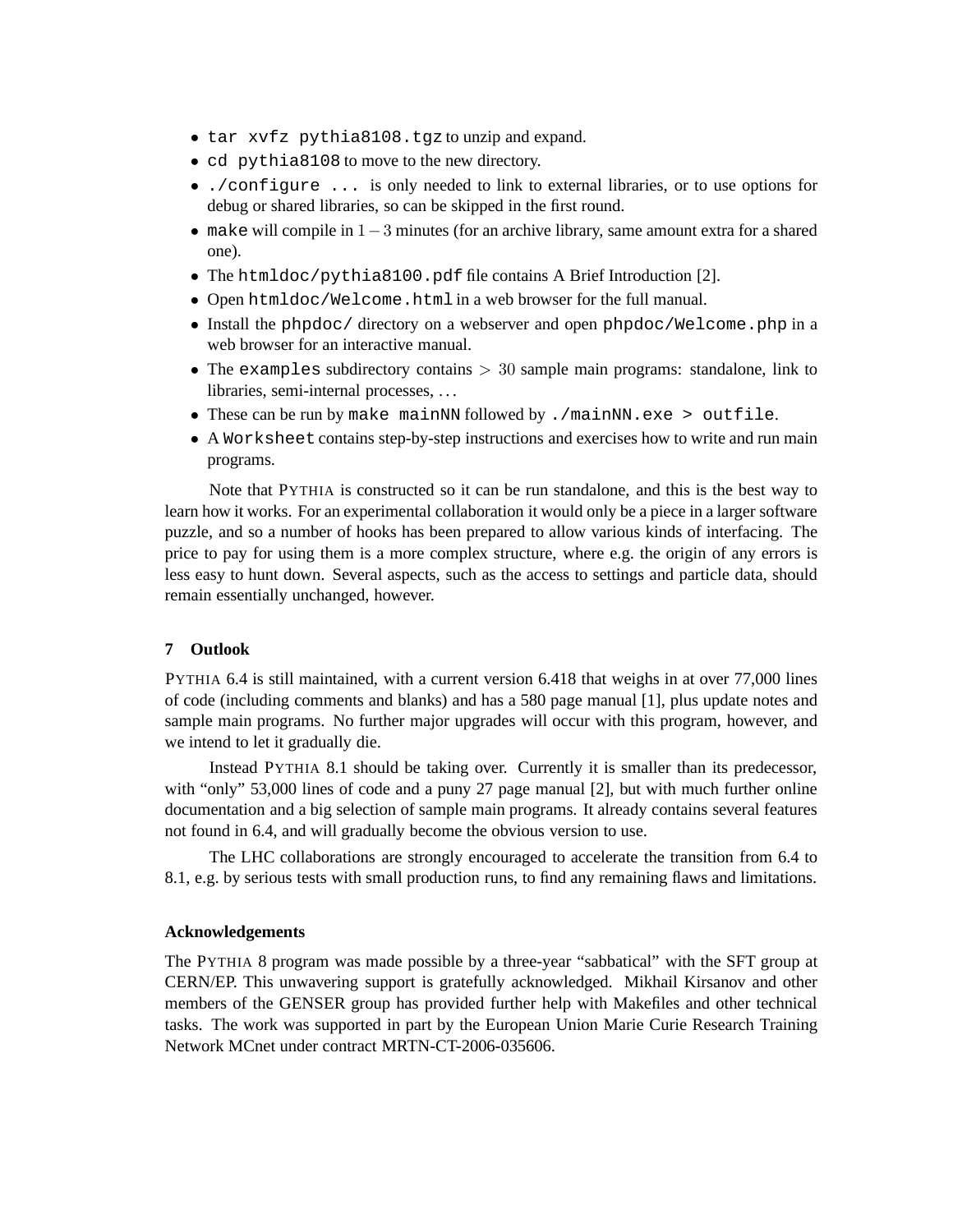## **References**

- [1] Sjöstrand, T. and Mrenna, S. and Skands, P., JHEP 05, 026 (2006).
- [2] Sjöstrand, T. and Mrenna, S. and Skands, P., Comput. Phys. Commun. 178, 852 (2008).
- [3] Alwall, J. and others, Comput. Phys. Commun. **176**, 300 (2007).